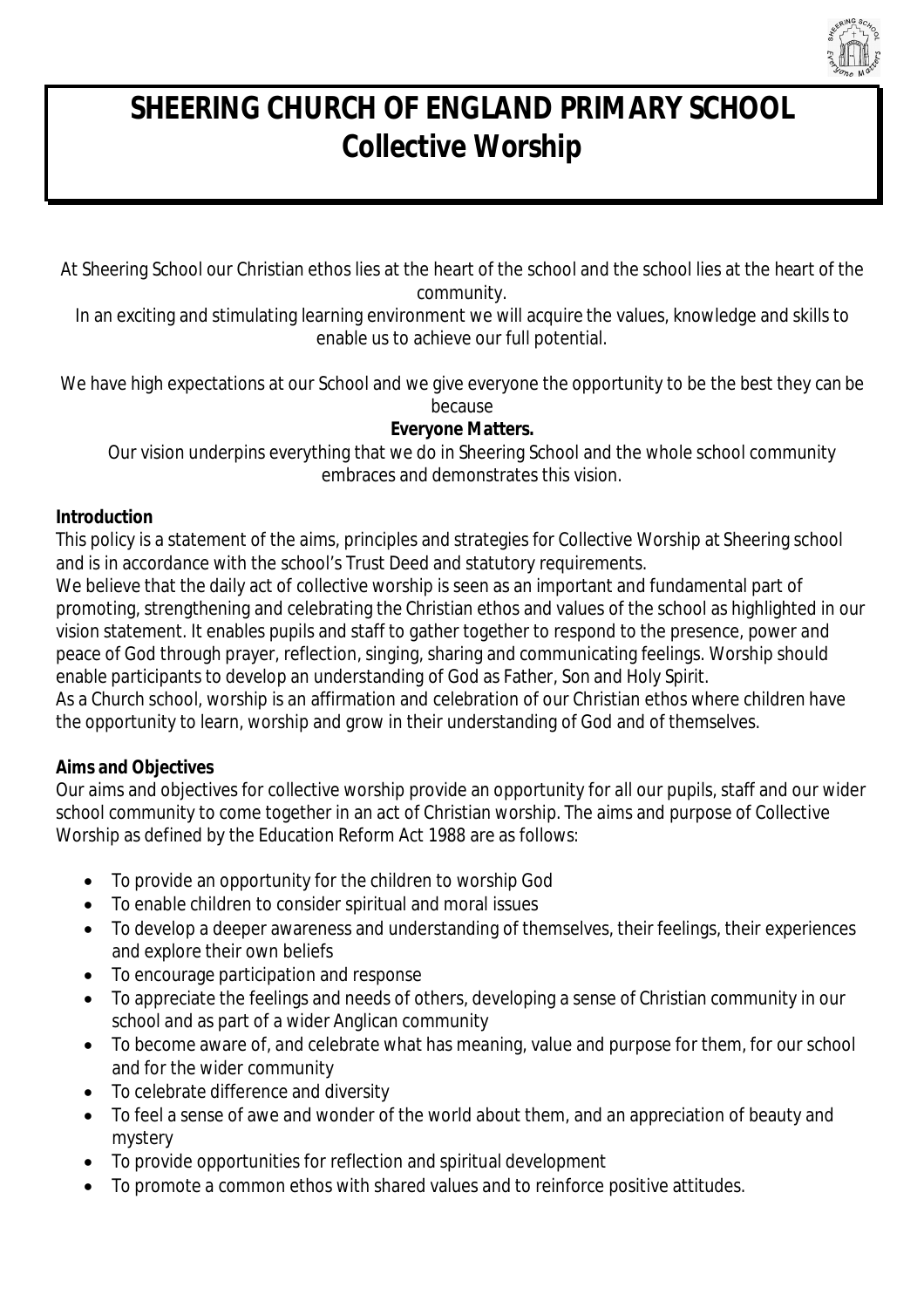## **Anglican Faith and Practice**

In addition to the above, we seek to provide acts of Collective Worship that reflect the faith and practice of the Church of England therefore:

- We use the Bible as a sourcebook for inspiration and learning and make pupils familiar with the Lord's Prayer, psalms and other verses of scripture.
- Pupils are also introduced to a variety of well-known prayers many of which express the central beliefs of Christians throughout the ages.
- We use aspects of Anglican liturgy to create a framework for worship.
- We use Christian symbols as a focus for reflection and provide opportunities to discover the value of meditation and silence.
- We observe the cycle of the Anglican year including celebrations of the major Christian festivals.

## **Strategies for providing Collective Worship Organisation:**

The daily act of collective worship usually takes place in conjunction with, but separate from, an assembly. Collective worship is timetabled and follows a weekly pattern of worship. The rector usually leads the school once a week in an act of worship. The weekly Singing Practice includes a time of reflection and prayers as well as a focus on the words of each song as it is introduced. Worship takes place daily at 9.10am every day. It may also take place in class groups or alongside circle times.

To create an appropriate atmosphere for our collective worship a selected piece of music is played as the children assemble and leave. A visual focus for the children to reflect upon is provided either as a screen image or on a clothed table; these foci may be accompanied by a text from the bible or other stimulating source.

Some acts of worship are held at St. Mary's Church for children and families. These include Harvest, Christmas, Mothers' Day and Easter.

## **Pupil Participation**

We actively encourage children to take a part in Collective Worship.

This will take the following forms:

- Interactive participation at the invitation of the worship leader or visitor
- Each class chooses songs and evaluates worship on a weekly rota basis. They may also make suggestions for worship themes or for music to listen to
- Children are invited to lead prayers
- Impromptu drama and reading, or activities such as these that are rehearsed in advance
- Preparing the hall for worship
- In addition, assemblies are led by groups of children eg School Council, Playleaders and whole classes once a week
- Members of the Prayer Committee evaluate Collective Worship and feed back to the Worship Coordinator

## **Connections with Other Christian Denominations and Faiths**

At Sheering Church of England Primary School, we recognise that while some of our pupils and families belong to Anglican churches, some worship regularly at churches of other Christian denominations, while others come from different faith backgrounds or none. We endeavour to provide a setting in which the integrity of those present is not compromised, where everyone finds something positive for themselves and there is no pressure to participate inappropriately or to believe.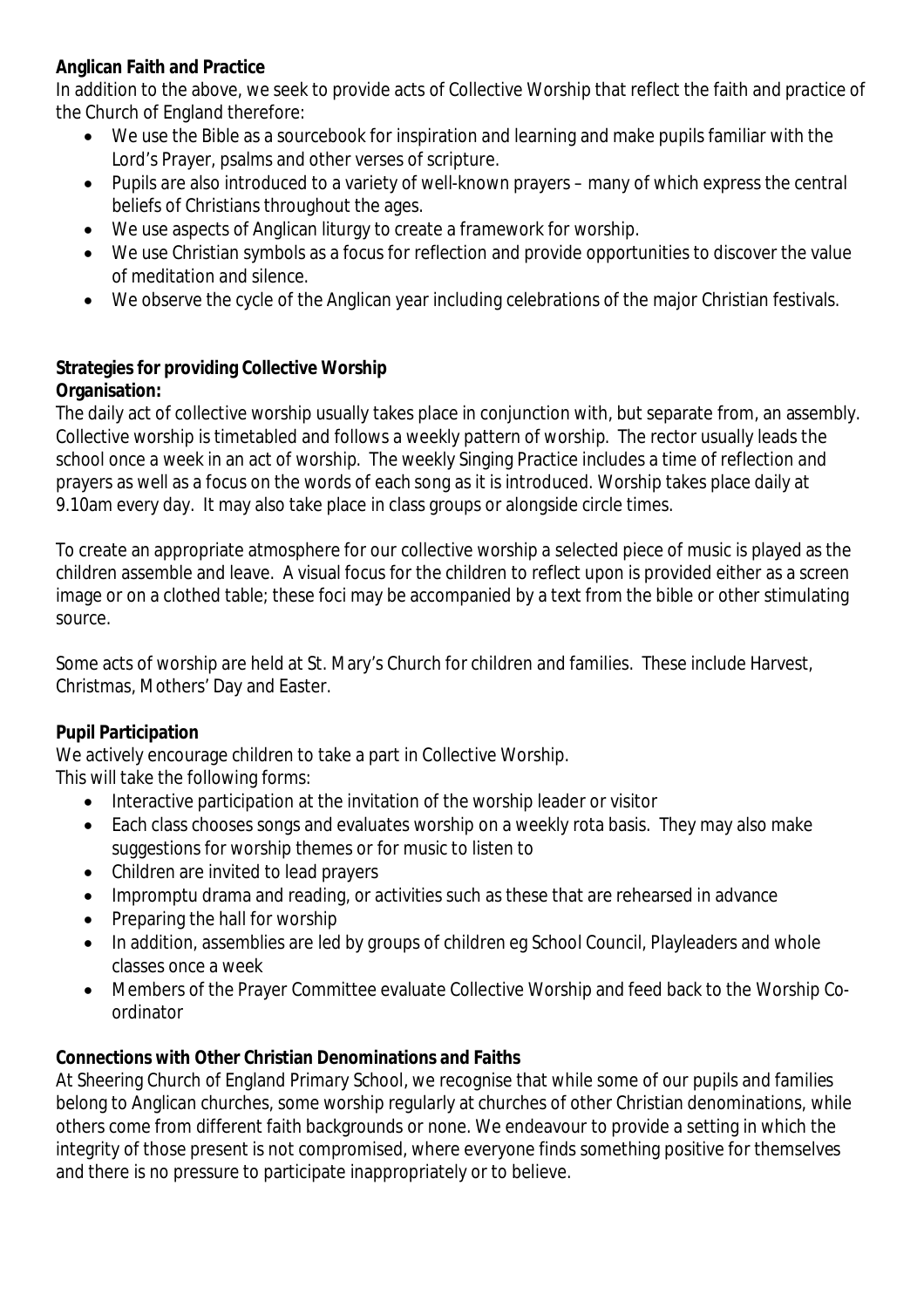#### **Visitors**

Visitors are warmly welcomed and especially valued to enhance the quality and diversity of our worship. Parents, families and friends of the school are always welcome to participate in our collective worship but are specifically invited to join us for our weekly celebration worship and for worship to celebrate festivals.

# **Planning**

Weekly themes are drafted by the Worship Coordinator and shared with the Rector and Foundation Governors. Details of each term's themes are displayed in the staff room. It is our intention to involve children more closely in the initial planning of worship themes and this will be put in place during the year 2017-2018. Staff are always welcome to suggest a theme to be addressed and planning is adjusted to reflect current issues in school, locally and nationally where appropriate.

## **Worship Co-ordinator**

The Worship Co-ordinator is responsible for:

- Worship policy development including informing the school development plan.
- Planning the yearly programme.
- Leading whole school INSET to refresh ideas, explore good practice and new initiatives, and to disseminate information as appropriate.
- The purchase of resources in conjunction other staff.
- Organising and maintaining resources, advising staff on these and helping them to select the most appropriate for a particular focus.
- Monitoring:

 Planning and implementation of collective worship. Pupil responses/staff feedback and evaluation.

#### **Resources**

Resources for planning worship are stored in the Headteacher's office. A selection of Christian artefacts is stored in the small cupboard between the KS2 classes. Bibles are stored in the library and in classrooms.

#### **Special Needs**

Children with special needs receive the care and support that they individually require to access collective worship as outlined in our Special Needs Policy.

#### **Health and Safety**

Collective worship, including visits, takes place in accordance with the School's Health and Safety Policy and Guidelines.

#### **Equal Opportunities**

All pupils (regardless of gender, cultural background, class, disability and ability) will have the opportunity to achieve the highest possible achievements without making impossible demands on them. All children will be encouraged to value their own and other people's contributions. For further details see the School's Equal Opportunities Policy.

#### **Withdrawals**

In the event of parents requesting that their child be withdrawn from Worship, alternative arrangements will be agreed through consultation with the parents, Headteacher and staff. It is hoped that parents will discuss withdrawal with the Headteacher before coming to a decision. Withdrawal should be stated in writing.